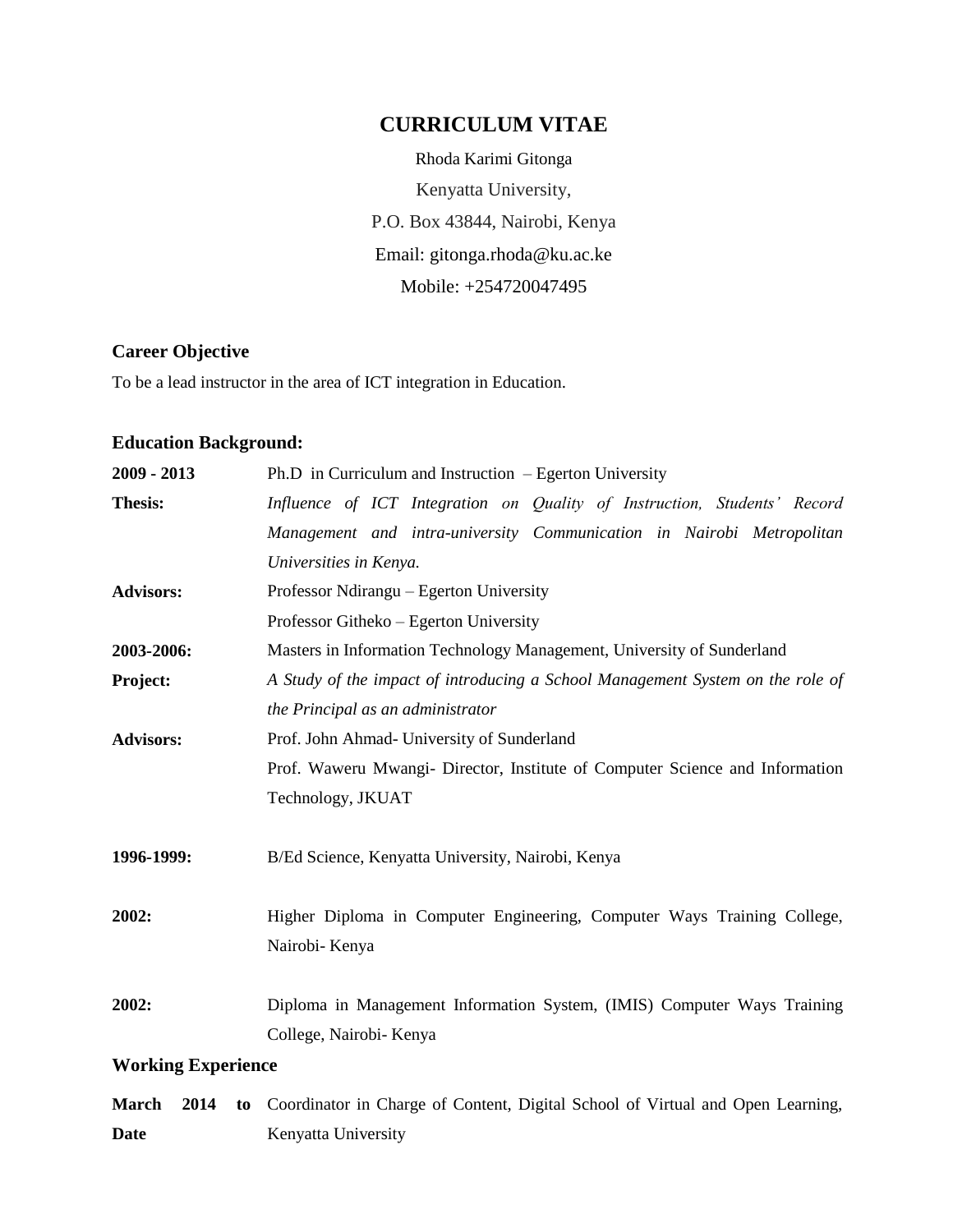|                      |  |  | <b>August, 2012 to-</b> Appointed to teach e-learning Pedagogy in the Institute of Open, Distance and e- |  |  |
|----------------------|--|--|----------------------------------------------------------------------------------------------------------|--|--|
| date:                |  |  | learning (ODEL), now, Digital School of Virtual and Open Learning Kenyatta                               |  |  |
|                      |  |  | University.                                                                                              |  |  |
| August, 2012 to-     |  |  | Part-time lecturer, Kenyatta University                                                                  |  |  |
| December 2013        |  |  |                                                                                                          |  |  |
| <b>March</b> , 2010: |  |  | Developed the Bachelor of Business Information Technology (BBIT) Curriculum                              |  |  |
|                      |  |  | at KCA University.                                                                                       |  |  |
|                      |  |  |                                                                                                          |  |  |
|                      |  |  | Developed the Diploma of Business Information Technology (DBIT) Draft                                    |  |  |
|                      |  |  | Curriculum at KCA University.                                                                            |  |  |
|                      |  |  |                                                                                                          |  |  |
| 2010-2013:           |  |  | Part-time Lecturer, Daystar University.                                                                  |  |  |
|                      |  |  |                                                                                                          |  |  |
| 2009 - 2012:         |  |  | Part-time Lecturer, Jomo Kenyatta University of Agriculture and Technology                               |  |  |
|                      |  |  | (CBD, Nairobi centre).                                                                                   |  |  |
|                      |  |  |                                                                                                          |  |  |
| $2008 - 2013$ :      |  |  | Part-time Lecturer, KCA University.                                                                      |  |  |
|                      |  |  |                                                                                                          |  |  |
| 2006-2008:           |  |  | Part-time lecturer, Chuka University College.                                                            |  |  |
|                      |  |  |                                                                                                          |  |  |
| 2002-2008:           |  |  | Lead computer tutor, Presbyterian Teacher's College-Rubate                                               |  |  |

#### **Administrative Responsibilities at Kenyatta University**

23rd September, 2016 - Vice Chancellor's committee – Chair person, Tender Closing/opening of the Tender: Request for Proposal for Strategic Marketing and Advertising Firm

8<sup>th</sup> September, 2016 -Vice Chancellor's committee – Chair person, Tender processing of the supply and delivery of fruits and vegetables at Kenyatta University

 $22<sup>nd</sup>$  July 2016 – Vice Chancellor's nomination to participate in the 4<sup>th</sup> annual e- learning innovations conference and expo

4<sup>th</sup> July 2016 – Vice Chancellor's committee – Chair person, Tender Closing/opening on the Supply and delivery of Branded E- Learning Devices (Tablets) to Kenyatta University

7<sup>th</sup> December 2015 – Vice Chancellor's committee - the ICT Authority Tender Committee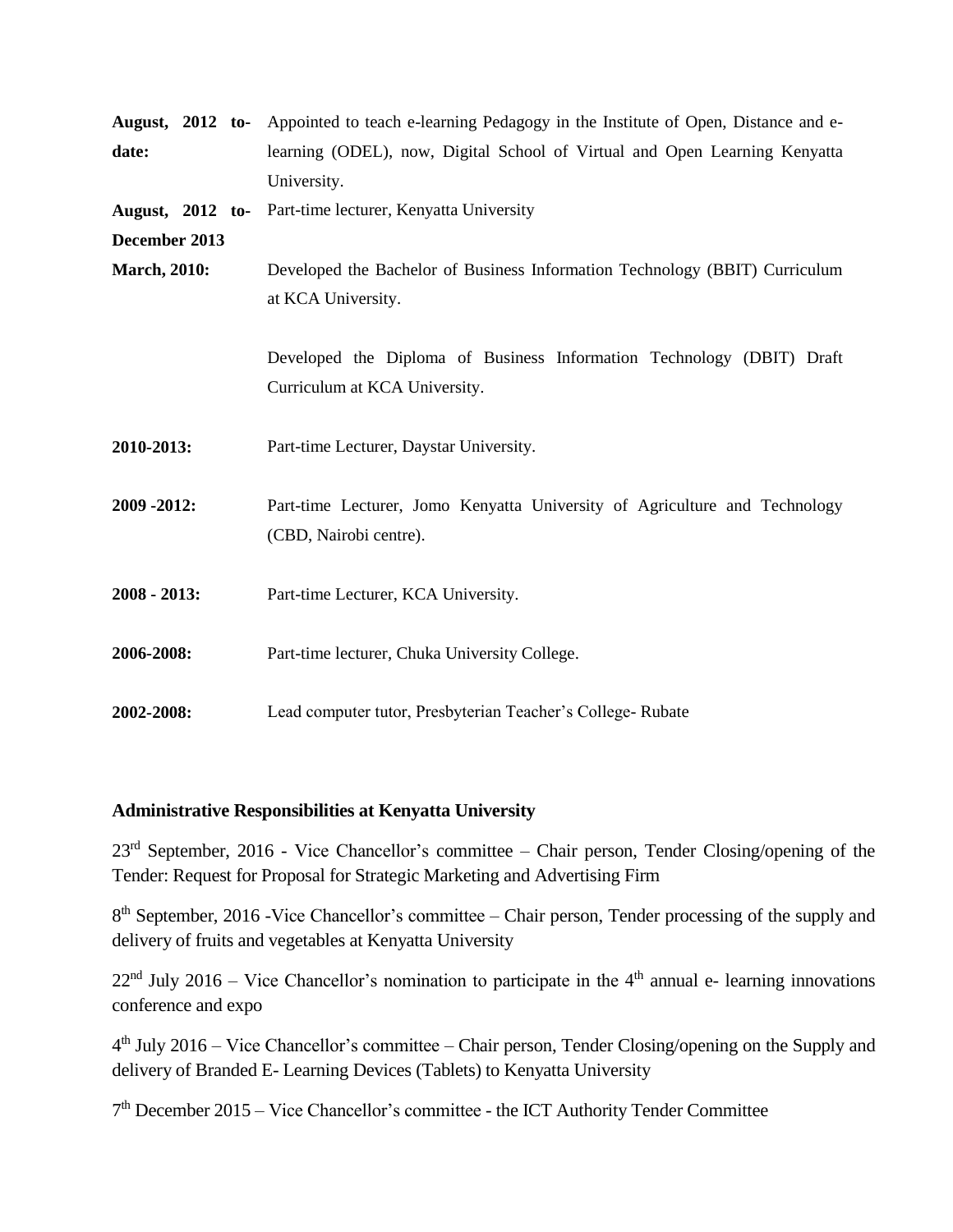2<sup>nd</sup> September, 2015 –Vice Chancellors' Committee - The KU-BRCK partnership project: Steering Committee on the development of supplementary digital content for Class One

 $10<sup>th</sup>$  September 2015 -Vice Chancellor's Committee – on Expression of Interest for Digital Learning

 $17<sup>th</sup>$  September 2015 – Vice Chancellor's committee on the Academic board to set up a programme review and monitoring for KU-Kigali Campus

June-August 2015 – Vice Chancellor's subcommittee on establishment of a campus in Rwanda

31<sup>st</sup> August 2015- Vice Chancellor's committee to steer development of supplementary content for the KU-BRCK partnership project

21st August 2015 – Vice Chancellor's subcommittee for the strategic plan 2015-2025, for the chapter on Access and Equity

13th August 2015 – Invitation to review a proposal for the 2015 KU Vice- Chancellor's Research Grant

6<sup>th</sup> July 2015- Vice-Chancellor's committee to prepare Digital School module guide

 $13<sup>th</sup>$  July 2015 – Vice Chancellor's sub-committee on Elimi ni Nguvu- KUTV program

 $29<sup>th</sup>$  May 2015 – Vice Chancellor's committee to work on the Laptop project

2<sup>nd</sup> February 2015 – Vice Chancellor's Committee to the Intel evaluation project

#### **Professional Development**

2<sup>nd</sup> February 2018 (On-going)-Supporting Technology-Enhanced Learning (STEL)

2<sup>nd</sup> February 2018 (On-going) - Developing People and Enhancing Practice in Blended Learning

 $30<sup>th</sup>$  -31<sup>st</sup> August, 2016 – Workshop on Introduction to System Modelling with Unified Modelling Language (UML)

27th June 2016 – Workshop on Public Procurement and Asset Disposal Act 2015

13<sup>th</sup> -14<sup>th</sup> July 2015 – 4<sup>th</sup> ICE: Pre –Conference workshop on Information Literacy and Ethics

May – December 2015 -Trained on Project Management for ODeL Development by African Virtual University (AVU)

20<sup>th</sup> August 2015 - Trained through webinar on Using Open Educational Resources (OER)

 $17<sup>th</sup>$  September 2015 – Trained through webinar on iPad Usage and Applications in K-12 Classrooms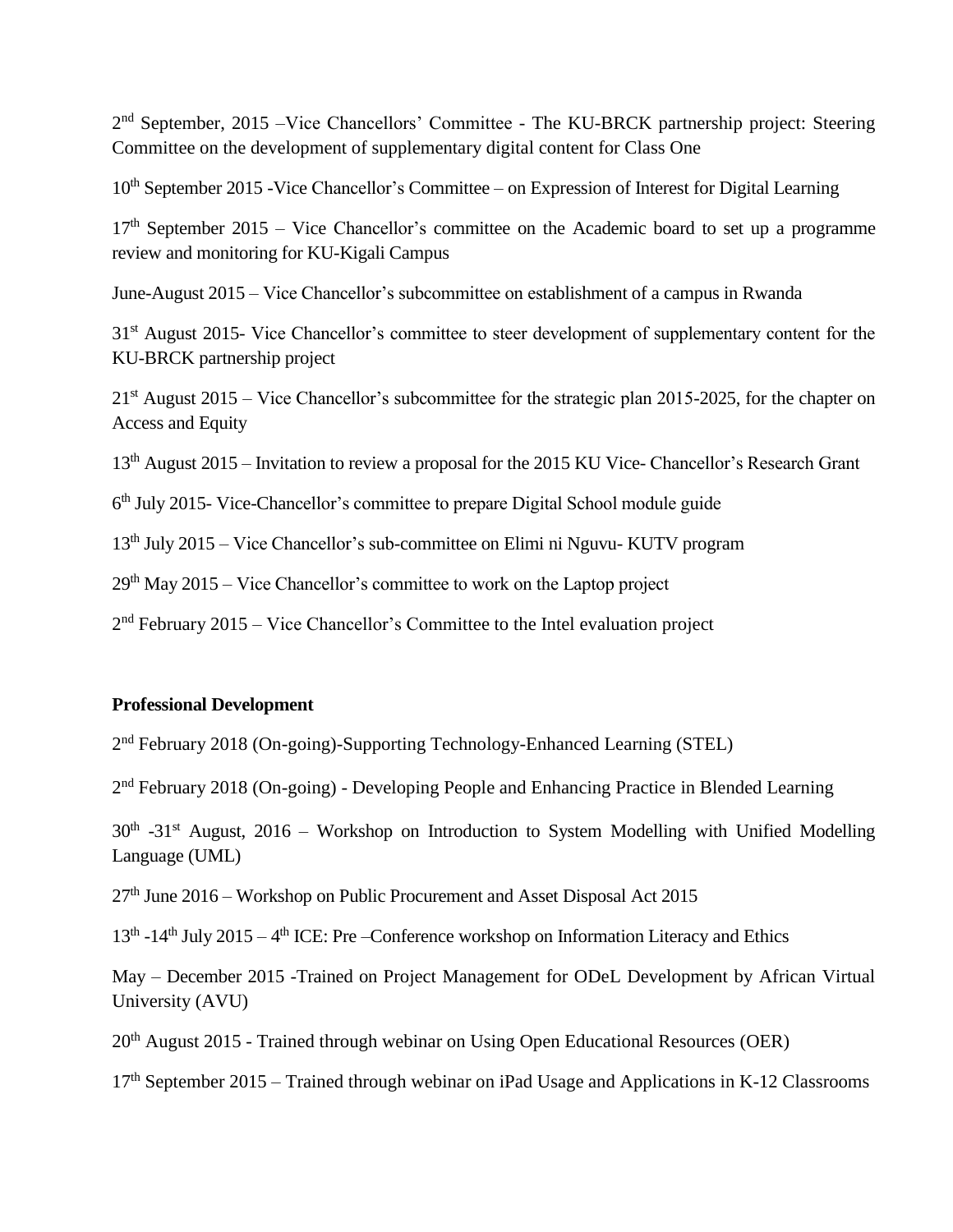$23<sup>rd</sup>$  October 2015 – Trained on use of ICT for interactive E-Learning by Common Wealth of Learning

 $13<sup>th</sup>$  -15<sup>th</sup> August 2014 – E- learning training of trainers course on backend usage of moodle learning management system Version 2.7 and tablet usage

### **National /International Recognitions**

December 2016 – Consultancy- Evaluation of Research Grants Applications on ICT for Active Teaching and Learning in Rwanda – University of Rwanda

2015 – Appointment to review a proposal for the 2015 KU Vice- Chancellor's Research Grant on Pupils' Usability of Multimedia based eLearning Resources in Primary Schools in Kenya

2015 - External Examiner – **Masters Thesis** – Kiia Winfred M. - Jomo Kenyatta University, Kenya

2014 - External Exerminer- **Masters Thesis**- Churchhill Adhiambo Ahoya – Jomo Kenyatta University, Kenya

2014 – External Examiner – **Masters Thesis** – Mercy Wanjiku Mau - Jomo Kenyatta University, Kenya

### **Grants**

- **14th December 2016 –** Appointment to SPHEIR proposal writing Committee
- **2016-2021-** Partnership for Enhancing Blended Learning by strategic Partnership for Higher education Innovation and Reform (SPHEIR), Kenyatta University is a partner institution in the study – 2016-2021.
- **2017-2019- NRF Call** under the multidisciplinary/Multi-institutional category Enhancing elearning using Artificial Intelligence Techniques – Kshs 19,865,000. Collaborator
- **Vice Chancellor's Research Grant 2017 -** Using Artificial Intelligent Systems (AIS) to enhance personalized learning in e-learning platforms, - Kshs. 830,000, collaborator.

# **Supervision**

# **Masters Level:**

**2016 - Herman Maina Gacigi –** Factors Influencing uptake of Internet Banking in Kenya: A case study of Commercial Bank of Africa SME customers in Nairobi County

# **Ongoing**

**2017 – Stephen Korir Miningwo –** Influence of Computer Aided Design and Manufacture Adoption on production among medium and large apparel firms in Nairobi County, Kenya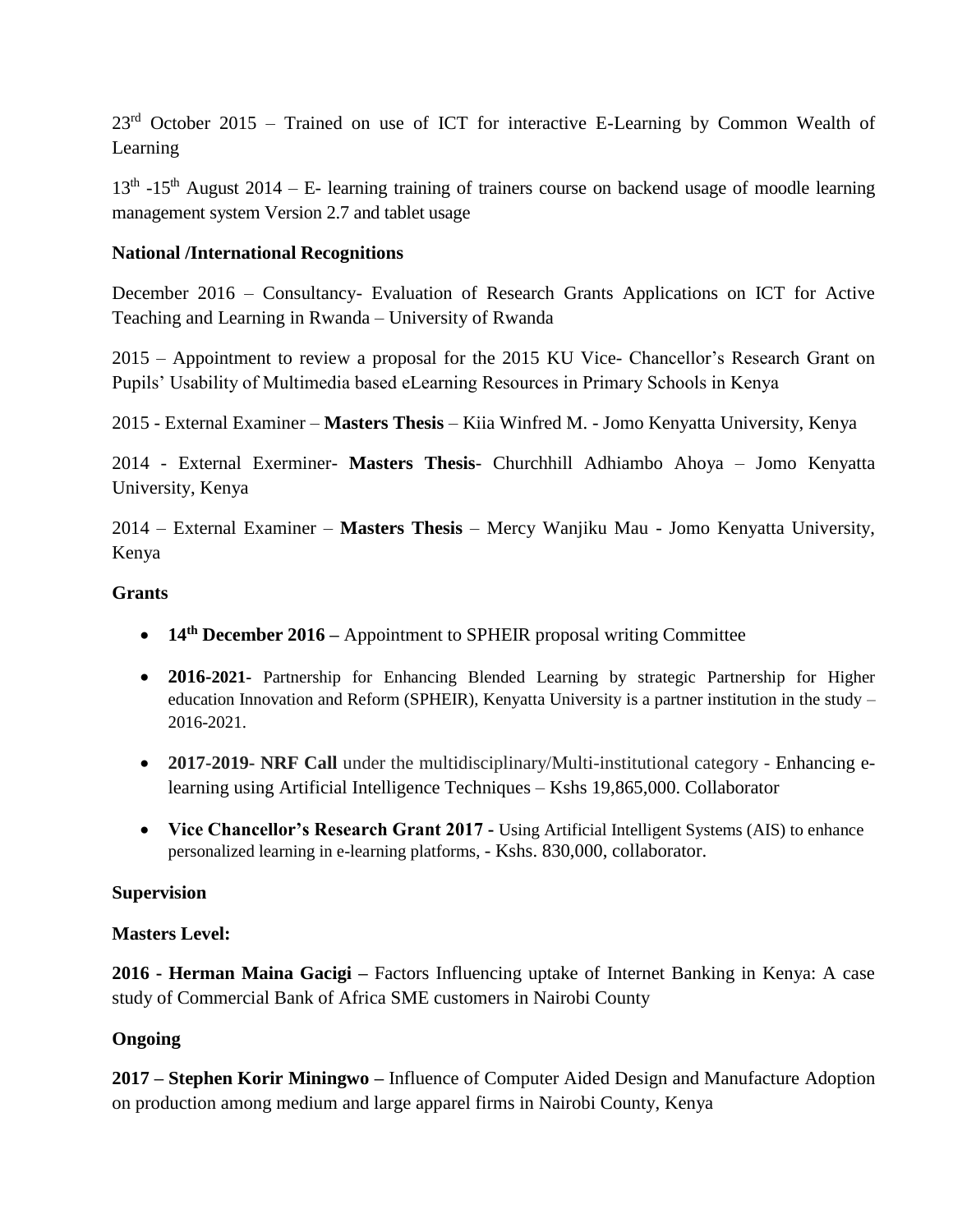#### **Publications**

Gitonga, R., Onyango, G., & Rugar, T. (2017). Technology Integrated Lesson Plan Based on Experiential Learning, *Paper presented in the 2017 International Conference on Education and E-Learning (ICEEL). Published by ACM* New York, NY, USA, ISBN: 978-1-4503-5377-9, Pg 34-40 doi>10.1145/3160908.3160920

Gitonga, R., Onyango, G., & Rugar, T. (2017). Students' Experiences in Using Haiku Learning Platform to Promote Problem based Learning in a Blended Classroom in Kenya. *Paper presented in the 2017 International Conference on Education and E-Learning (ICEEL). Published by ACM New York, NY,* USA, ISBN: ISBN: 978-1-4503-5377-9, page 30-33. doi[>10.1145/3160908.3160919](https://dx.doi.org/10.1145/3160908.3160919)

Gitonga, R., Rugar, T., Onyango, G., & Mutweleli, S., (2017). Learner Experiences with Online tools in a Digitized Environment: A Case of Digital School Students, Kenyatta University. *Paper presented in the*  2017 International Conference on Education and E-Learning (ICEEL). Published by ACM New York, NY, USA, ISBN: 978-1-4503-5377-9 doi[>10.1145/3160908.3160921](https://dx.doi.org/10.1145/3160908.3160921)

Gitonga, R., Onyango, G., & (2017). Exploring how technology complements constructivism using a lesson plan. *2017 IST-Africa Week Conference (IST-Africa)*. *IEEE Conference Publications* doi:10.23919/istafrica.2017.8102351

Gitonga, R., Onyango, G., & Rugar, T. (2017). Student's experiences of using blogs to promote experiential learning in a blended classroom: A case of a Kenyan Public University. *2017 IST-Africa Week Conference (IST-Africa)*. *IEEE Conference Publications* doi:10.23919/istafrica.2017.8102326

Gitonga R., Muuro M.,Onyango G . , (2016). Technology Integration in the Classroom: A Case of Students Experiences in Using Edmodo to Support Learning in a Blended Classroom in a Kenyan University, IEEE Conference publications: DOI: 10.1109/ISTAFRICA.2016.7530591

Maina, E. M., Njoroge R.W., Waiganjo, P. W, & Gitonga R., (2015) Use of tablets in blended learning: A case study of an institution of higher learning in Kenya, IEEE Conference publications: doi: 1109/ISTAFRICA.2015.7190593

Gitonga R., and Muuro M., Nzuki D., (2015). *Student's Experiences In Using Chat Rooms As Virtual Classrooms: A Case Kenyatta University Distant Learning Students***:** ISTAFRICA; 2015

Gitonga R., Muuro M., and Nzuki D., (2014). Students Experiences of Using Wiki Spaces to Support Collaborative Learning in a Blended Classroom: A Case of Kenyatta and KCA Universities in Kenya **Published in:** IST-Africa 2014 Conference Proceedings, Paul Cunningham and Miriam Cunningham (Eds), IIMC International Information Management Corporation, 2014, ISBN: 978-1-905824-43-4

Gitonga, R. K., Ndirangu, M., & Githeko, J. M. (2014). The perceived extent of ICT integration in Intra-University communication among the Kenyan universities: Science publishing group. *Science Publishing Group*, *1*(2), 16. doi:10.11648/j.com.20130102.11

Gitonga, R. K., Ndirangu, M., & Githeko, J. M. (2013). The Perception Of The Influence Of ICT Integration On Quality Of Students' Records Management In Kenyan Universities. *International Journal of Innovative Research and Development|| ISSN 2278–0211*, *2*(5).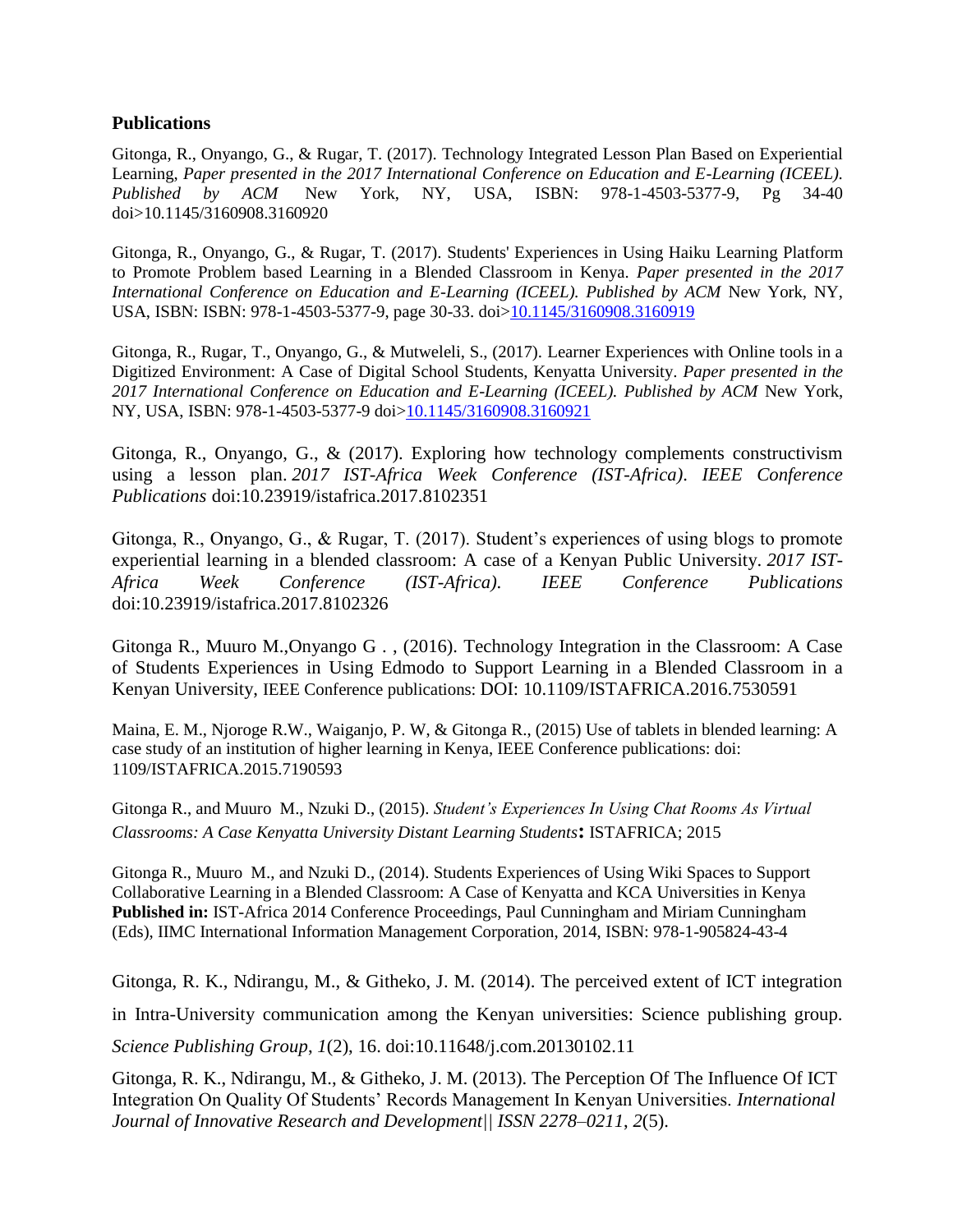#### **Book Chapters**

Gitonga R. and Maina, E., (2016). Students' Experiences in Using Chat Rooms as Virtual Classrooms – Book Chapter published in the Handbook of Research on Learner-Centered Pedagogy in Teacher Education and Professional Development by Keengwe J. & Onchwari G., (2016); published in the IGI Global book series Advances in Higher Education and Professional Development (AHEPD) (ISSN: 2327-6983; eISSN: 2327-6991)

Gitonga R. and Murungi C., (2015). Active Learning with Technology tools in the Blended/Hybrid Classes – Book Chapter published in the Handbook of Research on Educational Technology and active learning by Keengwe J. (2015).(pp 1-470) Hershey, P. A: IGI Global. Doi: 10:4018/978-1-4666-8363-1

Gitonga R.and Murungi C., (2014). Web 2.0 Technologies Use by Students in Higher Education: A Case of Kenyan Universities Book Chapter published in the book ''Advancing Higher Education with Mobile Learning Technologies: Cases, Trends, and Inquiry-Based Methods'' Jared Keengwe (University of North Dakota, USA) and Marian B. Maxfield (Ashland University, USA) DOI: 10.4018/978-1-4666-6284-1,

### **Conference Presentations**

- Rhoda K. Gitonga. *Student's Experiences of Using Blogs to Promote Experiential Learning in a Blended Learning Environment: A Case of Kenyatta University, Nairobi, Kenya, 14-16 September, 2016*
- Rhoda K. Gitonga. Technology Integration in the Classroom: A Case of Students Experiences in Using Edmodo to Support Learning in a Blended Classroom in a Kenyan University, Durban, South Africa, May, 2016
- Rhoda K. Gitonga. Technology Integrated Lesson Plan Based on Experiential Learning, Nairobi, Kenya 6-7<sup>th</sup> October, 2016
- Rhoda K. Gitonga. *Effects of Using Online Tools on Students' Learning As Perceived By Open Learning Students. A Case of Kenyatta University, Nairobi, Kenya, 6th October, 2016*
- Rhoda K. Gitonga. *Technology Integration in The Classroom: Students' Experiences in Using Haiku Learning Platform to Promote Collaborative Learning in A Blended Classroom in Kenya, Nairobi, Kenya, 6 th October, 2016*
- Rhoda K. Gitonga. *Exploring How Technology Complements Constructivism Using A Lesson Plan, Nairobi, Kenya, 6 th October, 2016*
- Rhoda K. Gitonga. Student's Experiences in Using Chat Rooms as Virtual Classrooms: A Case of Kenyatta University Distant Learning Students. Lilongwe, Malawi, May, 2015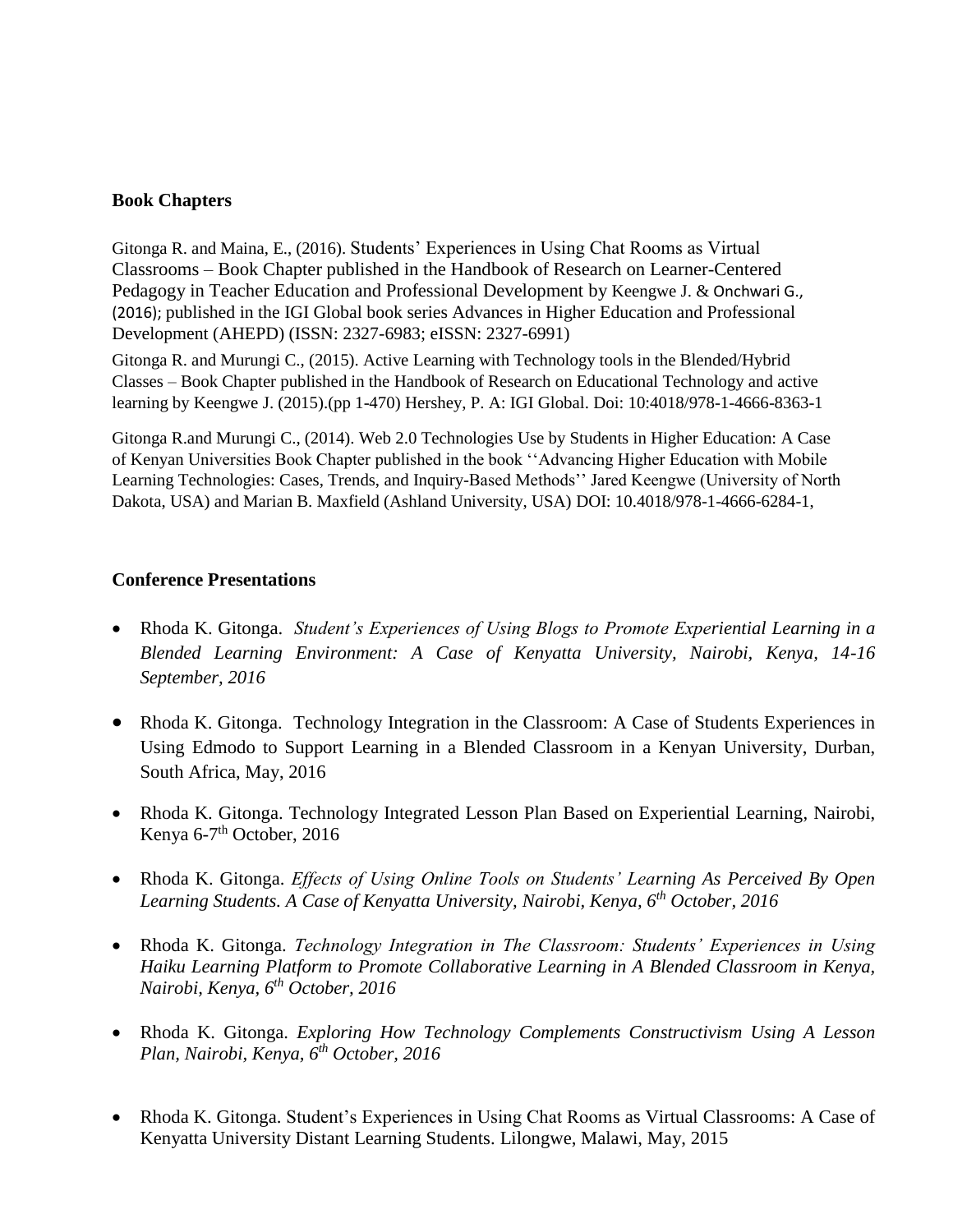- Rhoda K. Gitonga. Students Experiences of Using Wiki Spaces to Support Collaborative Learning in a Blended Classroom: A Case of Kenyatta and KCA Universities in Kenya, Mauritius, May, 2014
- Rhoda K. Gitonga Web 2.0 Technologies Use by Students in Kenyan Universities. Nairobi, Kenya 29-30th July, 2013
	- Rhoda K. Gitonga Are Lectures and Students in Kenyan Universities Interacting With Technology in the Blended/Hybrid Classes? Nairobi, Kenya 29-30th July, 2013
	- Rhoda K. Gitonga Management of students' records in Kenyan universities: The Lecturers perception Nairobi, Kenya 12th July, 2013
	- Rhoda K. Gitonga Web 2.0 Technologies in e-teaching classes by lecturers in the Kenyan Universities. Nairobi, Kenya 11th July, 2013
	- Rhoda K. Gitonga What are the Students' Perceptions to digitalizing their personal Records? Nairobi, Kenya 10th July, 2013
	- Rhoda K. Gitonga Web 2.0 Technologies in e-learning classes among the Kenyan Universities. Nairobi, Kenya 11th July, 2013

#### **Conferences/Seminars/Workshops Attended**

- 3<sup>rd</sup> International Annual Conference on Education and Lifelong Learning, School of Education, Kenyatta University, Kenya 6<sup>th</sup> -7<sup>th</sup> October, 2016
- E- Learning International Conference, Kenya Institute of Capacity Development, -14-16<sup>th</sup> September, 2016
- IST- AFRICA 2016 conference,  $11<sup>th</sup>$ -13<sup>th</sup> May, 2016, Durban, South Africa
- IST- AFRICA 2015 conference,  $6^{th} 8^{th}$  May, 2015, Lilongwe, Malawi
- IST- AFRICA 2014 conference,  $6<sup>th</sup> 9<sup>th</sup>$  May, 2014, Le Meridien Ile Maurice, Mauritius
- 2015 Training on the use of ICT for interactive e-learning by commonwealth of learning KUCC, Nairobi 26th – 30th October and 2nd – 6th November, 2015
- International Conference on Education, Kenyatta University Conference Center,  $10^{th} 12^{th}$ July, 2013
- E- Learning International Conference, Safari Park -29 -30<sup>th</sup> July, 2013